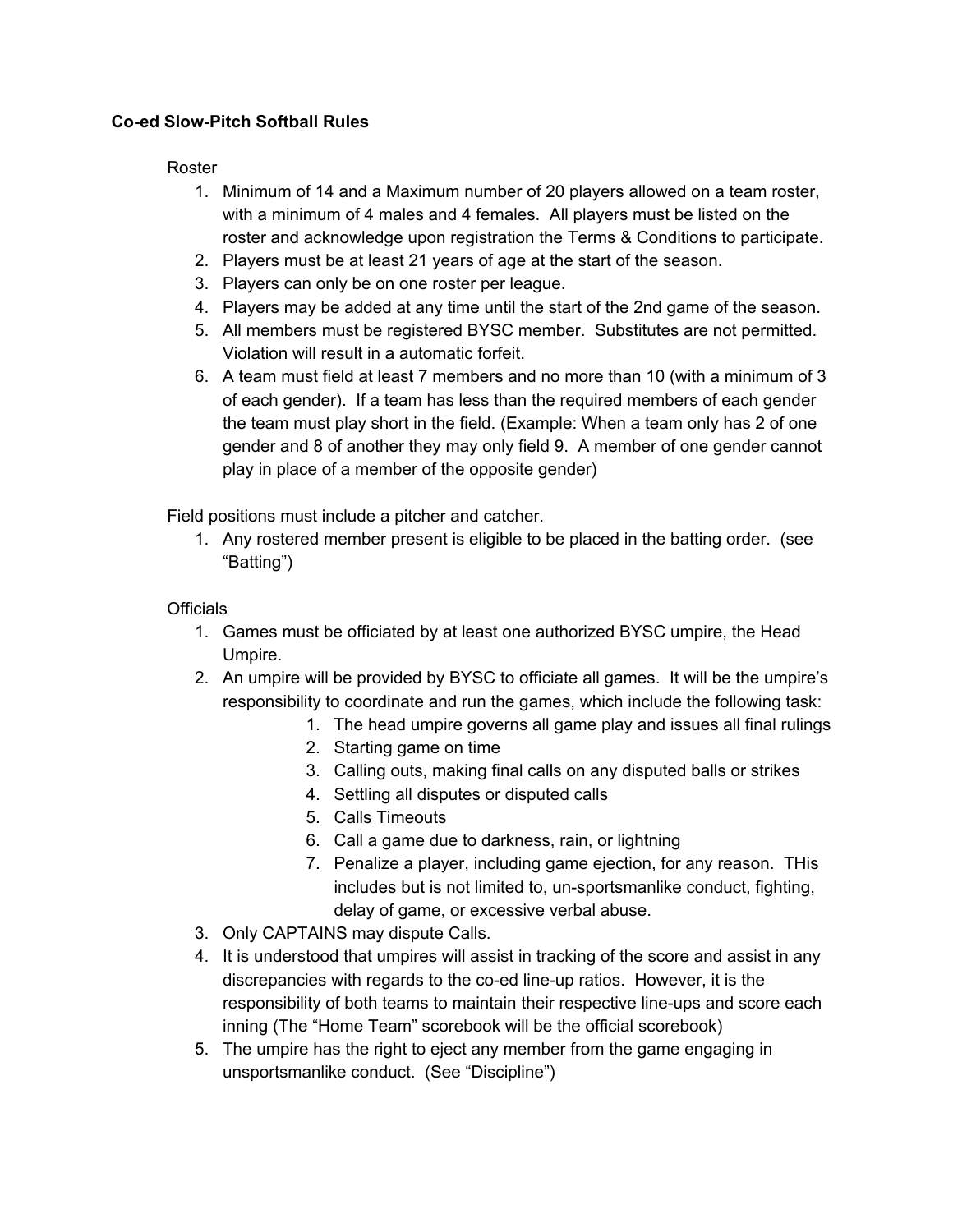- 1. Field/Equipment
	- 1. Games will be played on any softball field with a distance from home plate to the outfield fence of at least 180 feet.
	- 2. The distance between bases will be 60 or 65 feet.
	- 3. First base will include a orange safety base placed to the right. (See "Running")
	- 4. BYSC will provide all required equipment (ball, bases, and bats) except gloves.
	- 5. All Bats MUST be inspected and approved before Gameplay. Any member caught using a non-approved bat will result in that member being called out. Any and ALL runs scored during the members at-bat (the at-bat when the bat is identified as illegal) will be null and void. (See "Discipline")
	- 6. Only single-wall aluminum bats with the ASA 2004 certification that appear on the ASA approved single-wall aluminum bat list are permitted. BYSC has the final authority in approving bats not listed.
	- 7. The ball will be a 12 inch .52 COR/300 maximum compression softball.
	- 8. BYSC members must wear their BYSC team shirt of the appropriate color for their team, issued that season.
	- 9. Steel Cleats are NOT ALLOWED.
- 2. Game Clock
	- 1. Regulation game length is 55 minutes or 7 innings, whichever comes first, with no new inning starting after the 50 minute mark.
	- 2. The game time is indicated on the schedule. Teams must be ready to start the game within 5 minutes of the scheduled game time. If a team is not ready within 15 minutes then they will receive a forfeit.
	- 3. Tied games will be recorded as such. (See "Playoff Procedures")
- 3. Gameplay
	- 1. The winner of a coin toss will choose Home or Away. (see "Playoff Procedures")
	- 2. The team captain is responsible to bring up any issues (protest players, illegal bats, shirt rule, etc.) that can be addressed prior to the start of the game (or as soon as they are noticed).
	- 3. Lineup:
		- 1. Team captains are responsible for ensuring batting orders are exchanged before the start of the game.
		- 2. Any rostered member present is eligible to be placed in the batting order however, only members playing the field are required to bat.
		- 3. The batting order must include a minimum of 3 members of each gender. Otherwise the point in the lineup for the missing member of that particular gender will be an out.
		- 4. 3 members of the same gender are not allowed to bat in succession in the entire batting order (this includes between the end of the batting order and the beginning of the batting order) without taking an out before the 3rd batter of the same gender. However, after the minimum members of each gender have batted and the batting order is such that more than 3 of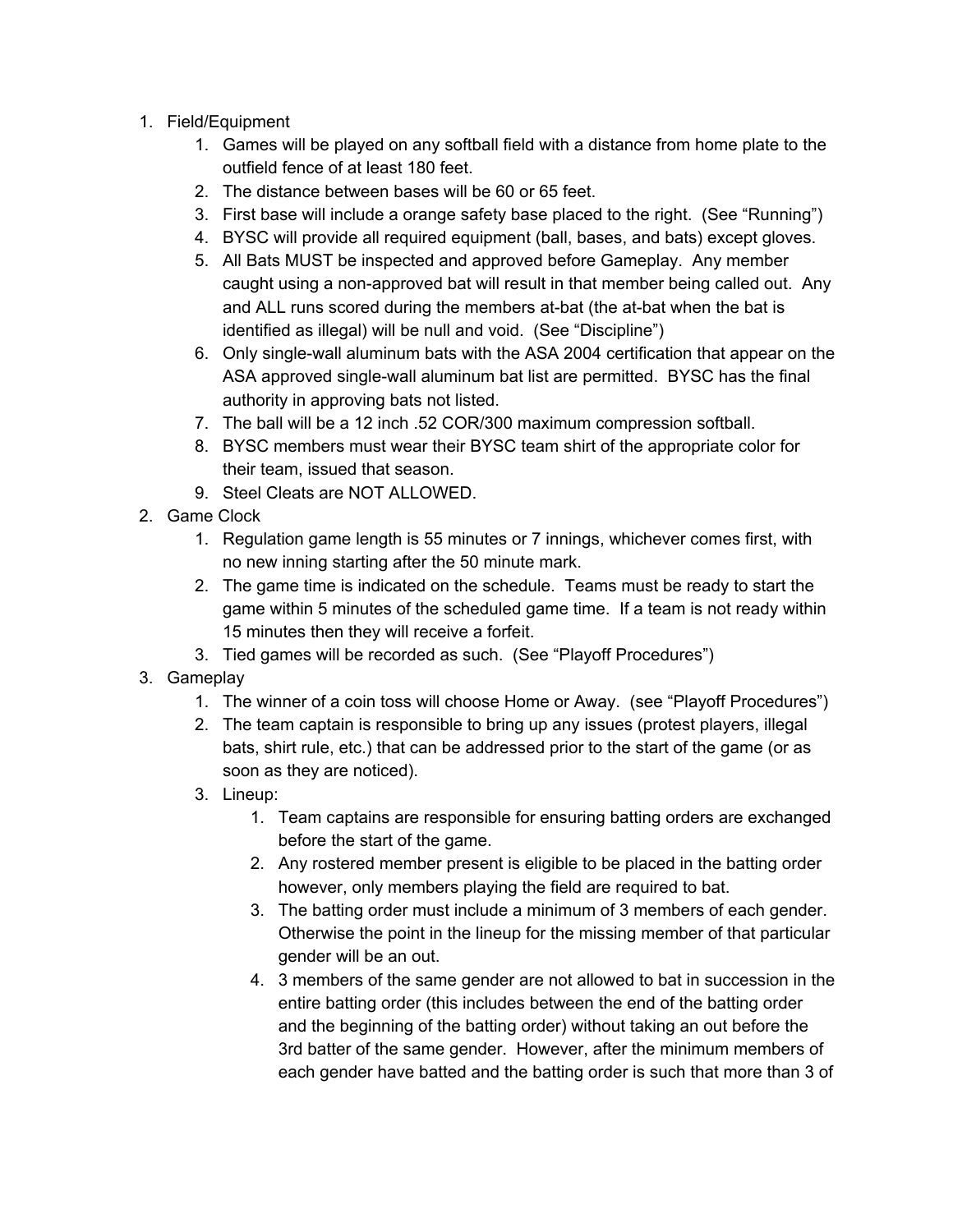particular gender would bat in a row, members can be rotated accordingly.

5. Any players who show up after the game has started shall be added to the end of the batting order.

\*Beginning Summer 2018 Season there will be no outs for being short players unless a team has less than 3 of either gender\*

## 4. Pitching

- 1. Pitches must be with an underhand motion and have an arc between 6 and 10 feet, otherwise the pitch is an illegal pitch and will be considered a "ball".
- 2. The strike zone shall be marked with an orange, rubber strike mat behind home plate. Direct contact by a legal pitch with either the strike mat or home plate will be considered a strike.
- 1. Batting
	- 1. Each member will start their at bat with 1 ball and 1 strike. A batter will receive 1 courtesy foul on their strike.
	- 2. Bunting is illegal, any bunted ball will be considered a foul ball.
	- 3. There will be limited number of 2 out-of-the-park home-runs per team, those in excess will count as an out.
	- 4. Each half inning will end based on 3 outs or 7 runs, whichever comes first.

\*Beginning Summer 2018- There will be no run limit in the last inning. If the inning is not finished at the 60 minute mark, scores will revert back to the last full inning.\*

- 2. Running
	- 1. No stealing. A runner who leaves the base prior to the batter making contact with the ball will be called out.
	- 2. No sliding into first base. A slide into first will result in a automatic out
	- 3. All overruns must be made on the safety base, failure to do so may result in an out.
	- 4. Each team can have 1 courtesy runner (same sex) per inning per gender ONLY, after the batter reaches 1st base. No second courtesy running will be granted, even if any injury occurs. If the courtesy runner is on base and is up to bat. The batter will be considered OUT.
- 3. Walking
	- 1. If a male batter is walked and he is followed in the batting order by a female batter he is granted an extra base.
	- 2. If there are 2 outs and a male batter is walked, the female directly following him in the batting order may choose to bat or take 1st base.
	- 3. All other walks are granted 1st base.
- 4. Mercy Rule
	- 1. The mercy rule will end the game when a team is down by more than:
		- 1. 21 going into the 5th inning
		- 2. 14 going into the 6th inning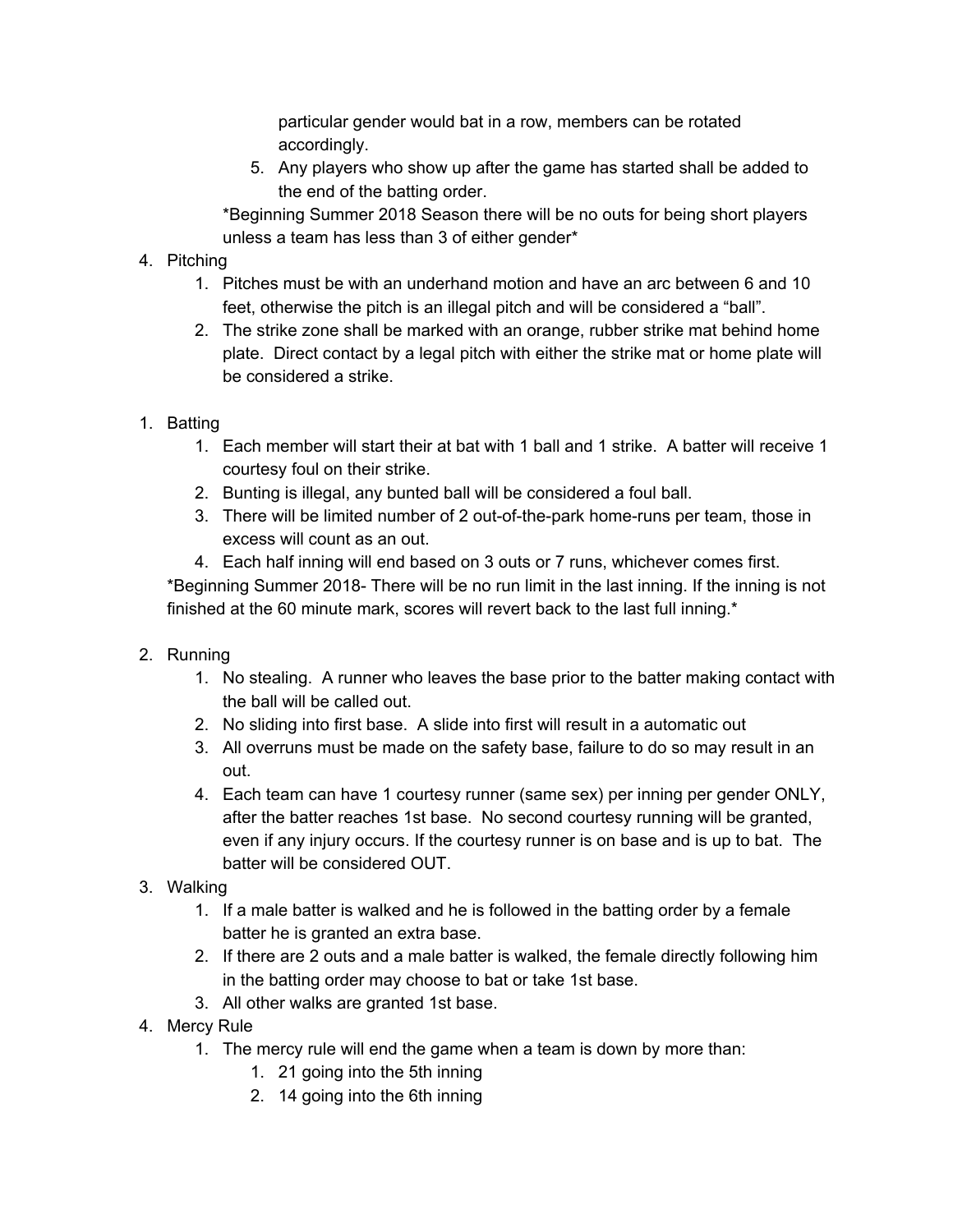- 3. 7 going into the 7th inning
- 5. Inclement Weather
	- 1. BYSC may at its option, shorten the regular season and/or the playoff schedule (and the number of teams that make the playoffs) as cancelation due to weather.
- 1. Team Standings
	- 1. Points will be awarded to teams as follows:
		- 1. Win =  $1.0$
		- 2. Tie =  $0.5$
		- 3. Lose =  $0$
	- 2. During the regular season, there will be no overtime to break ties
- 2. Tournament Rules
	- 1. The commissioners will determine the number of teams making the playoffs.
	- 2. Single Seeded Elimination: Seeding will be determined by the following:
		- 1. Total Points
		- 2. Head-to-Head
		- 3. Runs Against
	- 3. The higher seeded team is automatically Home Team.
	- 4. Playoff and Championship Games will not end in a tie. Extra innings will be played to determine a winner.
- 3. Discipline
	- 1. Any player ejected must leave the field. Games will not resume until the player ejected has left the area.